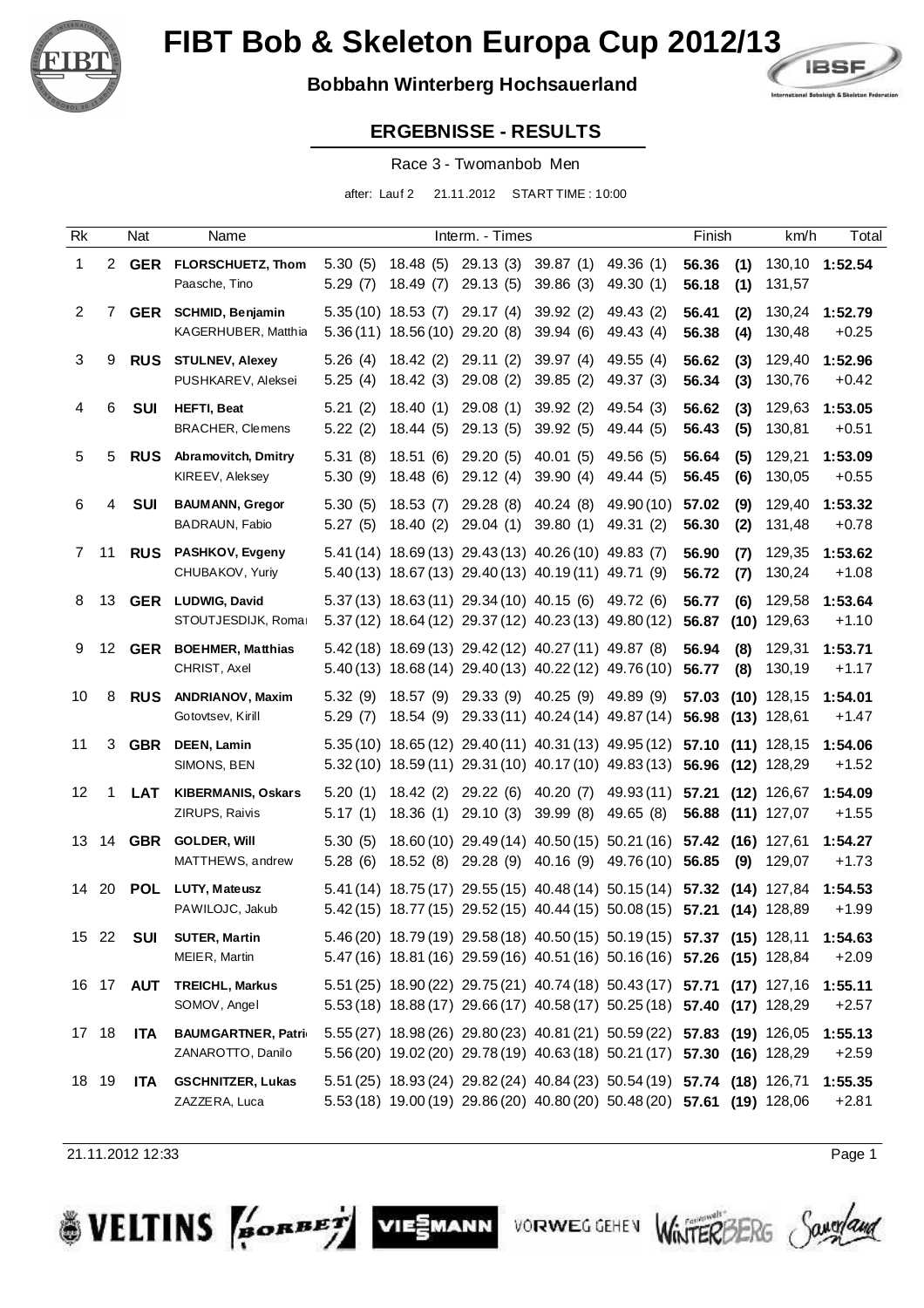

## **Bobbahn Winterberg Hochsauerland**



#### **ERGEBNISSE - RESULTS**

Race 3 - Twomanbob Men

after: Lauf 2 21.11.2012 START TIME : 10:00

| Rk |       | Nat        | Name                                            |                    |                     | Interm. - Times                         |                                                                                                                                                    | Finish     | km/h                               | Total              |
|----|-------|------------|-------------------------------------------------|--------------------|---------------------|-----------------------------------------|----------------------------------------------------------------------------------------------------------------------------------------------------|------------|------------------------------------|--------------------|
|    |       |            | 19 28 FRA GODEFROY, ThibaultA<br>FLAVEN, ALEXIS |                    |                     |                                         | 5.50 (22) 18.87 (20) 29.70 (20) 40.74 (18) 50.54 (19) 57.83 (19) 126,00<br>5.50 (17) 18.89 (18) 29.74 (18) 40.70 (19) 50.40 (19) 57.60 (18) 127,34 |            |                                    | 1:55.43<br>$+2.89$ |
| 20 | 10    | <b>LAT</b> | ZALIMS, Ugis<br><b>BROKS, Raivis</b>            | 5.23(3)<br>5.23(3) | 18.46 (4) 29.26 (7) | 18.42 (3) 29.13 (5) 39.97 (7) 49.57 (7) | 40.27 (11) 50.05 (13) 57.30                                                                                                                        |            | $(13)$ 126,80<br>58.33 (20) 125,17 | 1:55.63<br>$+3.09$ |
|    | 21 16 | <b>CZE</b> | <b>HLADIK, Vladimir</b><br>DVORAK, Dominik      |                    |                     |                                         | 5.41 (14) 18.72 (16) 29.55 (15) 40.77 (20) 50.57 (21) 57.87 (21) 126,22                                                                            |            |                                    | 57.87              |
|    | 22 25 | <b>ITA</b> | FONTANA, Simone<br>UGHI, Costantino             |                    |                     |                                         | 5.36 (12) 18.71 (15) 29.69 (19) 40.82 (22) 50.64 (23) 57.99 (22) 125,26                                                                            |            |                                    | 57.99              |
| 23 | -26   | <b>UKR</b> | SHUMAKOV, Olexande<br>TKACHUK, Andrii           |                    |                     |                                         | 5.41 (14) 18.75 (17) 29.57 (17) 40.59 (17) 50.49 (18) 58.08 (23) 122,40                                                                            |            |                                    | 58.08              |
|    | 24 30 | <b>ITA</b> | <b>VIKHNIN, Roman</b><br>FRULLANI, William      |                    |                     |                                         | 5.44 (19) 18.91 (23) 29.91 (25) 41.02 (25) 50.83 (25) 58.10 (24) 126,31                                                                            |            |                                    | 58.10              |
|    | 24 31 | <b>SUI</b> | <b>SCHUMACHER, Luca</b><br>DOERIG, Marco        |                    |                     |                                         | 5.50 (22) 18.89 (21) 29.79 (22) 40.93 (24) 50.80 (24) 58.10 (24) 126,09                                                                            |            |                                    | 58.10              |
|    | 26 21 | <b>ROU</b> | <b>GRIGORE, DORIN ALE</b><br>STANCU, DANUT      |                    |                     |                                         | 5.48 (21) 18.96 (25) 29.94 (26) 41.12 (26) 50.95 (26) 58.27 (26) 125,91                                                                            |            |                                    | 58.27              |
|    | 27 24 | <b>CZE</b> | <b>MATOUSEK, Radek</b><br>CARDA, Jan            |                    |                     |                                         | 5.50 (22) 19.02 (27) 30.08 (27) 41.20 (27) 51.02 (27) 58.36 (27) 125,83                                                                            |            |                                    | 58.36              |
| 28 | 32    | <b>SRB</b> | <b>RADJENOVIC, Vuk</b><br>NOV AKOVIC, Miroslav  |                    |                     |                                         | 6.02 (30) 19.60 (29) 30.49 (29) 41.57 (29) 51.35 (29) 58.62 (28) 126,13                                                                            |            |                                    | 58.62              |
| 29 | 33    |            | <b>KOR</b> SONG, Jinho<br>HWANG, Hyeondong      |                    |                     |                                         | 5.72 (28) 19.22 (28) 30.12 (28) 41.25 (28) 51.15 (28) 58.69 (29) 122,78                                                                            |            |                                    | 58.69              |
| 30 | 29    | <b>SRB</b> | LJUBISAVLJEVIC, Nen<br>LJUBISAVLJEVIC, Nebr     |                    |                     |                                         | 5.99 (29) 19.77 (30) 30.95 (30) 42.37 (30) 52.41 (30) 1:00.13 (30) 122,11 1:00.13                                                                  |            |                                    |                    |
|    | 27    | <b>KOR</b> | LIM, Junkyu<br>LEE, Wontae                      |                    |                     |                                         |                                                                                                                                                    | <b>DNS</b> |                                    |                    |
|    | 23    |            | <b>NOR</b> HEIBL, Thomas<br>HEIBL, Korbinian    |                    |                     |                                         |                                                                                                                                                    | <b>DNS</b> |                                    |                    |
|    | 15    | <b>NED</b> | Wesselink, Jurriaan<br>Brink, Igor              |                    |                     |                                         |                                                                                                                                                    | <b>DNS</b> |                                    |                    |

VIESMANN

**VORWEG GEHEN** 

21.11.2012 12:33 Page 2

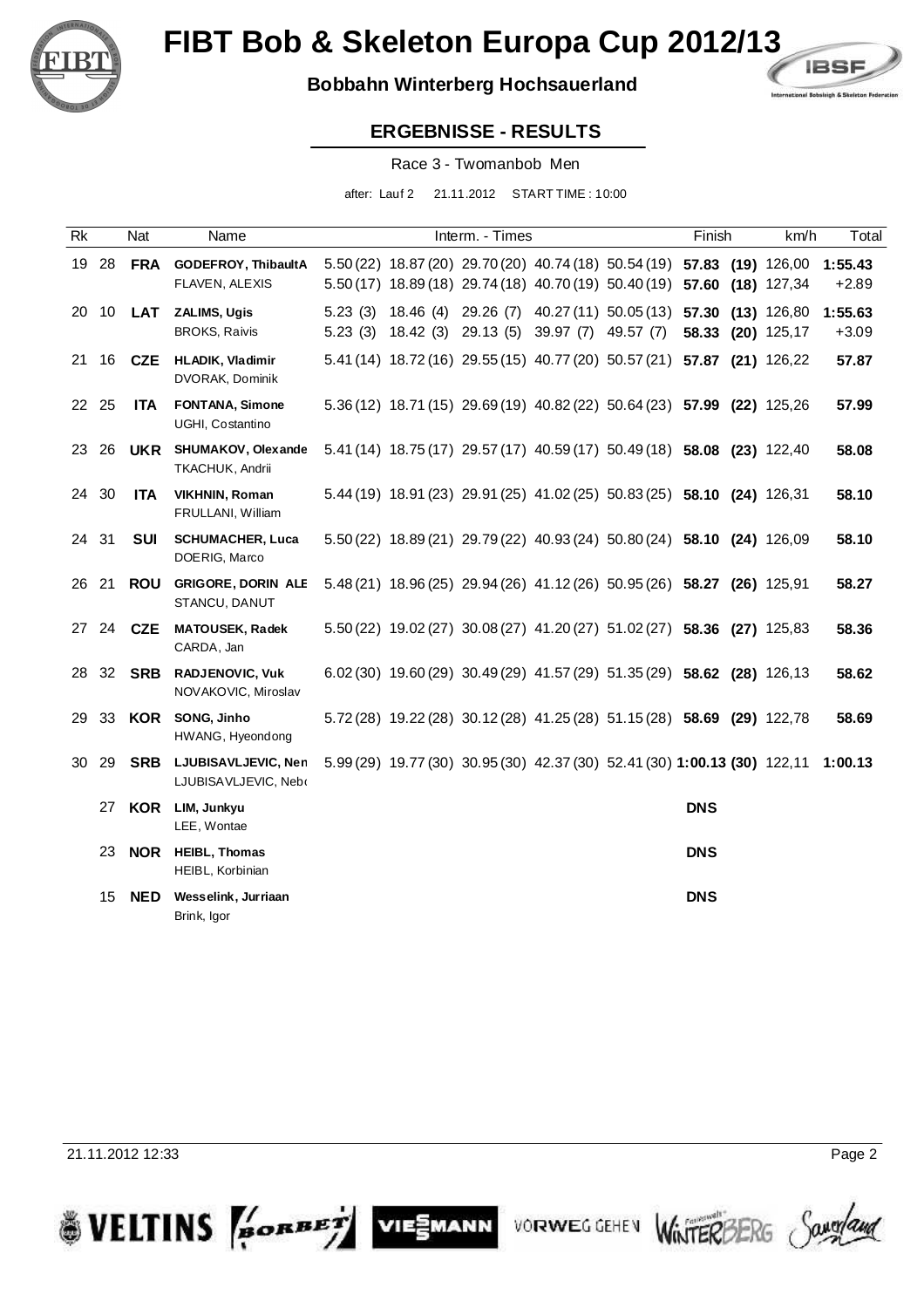

## **Bobbahn Winterberg Hochsauerland**



#### **ERGEBNISSE - RESULTS**

Race 4 - Twomanbob Men

after: Lauf 2 22.11.2012 START TIME : 10:00

| Rk             |                | Nat              | Name                                                  |                    |                                              | Interm. - Times                                                                                   |                                 |                                                                                                                                                    | Finish                       | km/h                           | Total              |
|----------------|----------------|------------------|-------------------------------------------------------|--------------------|----------------------------------------------|---------------------------------------------------------------------------------------------------|---------------------------------|----------------------------------------------------------------------------------------------------------------------------------------------------|------------------------------|--------------------------------|--------------------|
| 1              |                |                  | 4 GER SCHMID, Benjamin<br>KAGERHUBER, Matthia         | 5.33(9)            | $5.33(10)$ 18.54 (7)<br>18.47(7)             | 29.28(5)<br>29.10(6)                                                                              | 40.08 (3) 49.56 (3)<br>39.83(4) | 49.30 (1)                                                                                                                                          | 56.47<br>(1)<br>56.24<br>(1) | 130,67                         | 131,05 1:52.71     |
| $\overline{2}$ | 5              |                  | <b>RUS</b> Abramovitch, Dmitry<br>ANTUKH, Kirill      | 5.32(8)<br>5.27(5) | 18.51(5)<br>18.40(5)                         | 29.22(3)<br>29.03(2)                                                                              | 40.03(2)<br>39.78 (2)           | 49.53 (1)<br>49.31 (2)                                                                                                                             | 56.51<br>(2)<br>(2)<br>56.27 | 130,90<br>130,90               | 1:52.78<br>$+0.07$ |
| 3              | 9              | SUI              | <b>HEFTI, Beat</b><br>BRACHER, Clemens                | 5.25(3)<br>5.24(3) | 18.46(3)<br>18.39(3)                         | 29.17(1)<br>29.03(2)                                                                              | 40.00(1)<br>39.79 (3)           | 49.55 (2)<br>49.31 (2)                                                                                                                             | 56.57<br>(3)<br>56.30<br>(3) | 130,81<br>131,09               | 1:52.87<br>$+0.16$ |
| 4              | 11             |                  | <b>RUS</b> PASHKOV, Evgeny<br>UTKIN, Pavel            |                    | $5.35(12)$ 18.59 (9)<br>$5.34(12)$ 18.55 (9) | 29.30(6)<br>29.21 (8)                                                                             | 40.08(3)<br>39.96 (8)           | 49.60 (4)<br>49.47 (7)                                                                                                                             | 56.59<br>(4)<br>(6)<br>56.48 | 130,86<br>130,90               | 1:53.07<br>$+0.36$ |
| 5              | 2              | SUI              | <b>BAUMANN, Gregor</b><br><b>BLOECHLIGER, Patrick</b> | 5.27(4)<br>5.25(4) | 18.46(3)<br>18.39(3)                         | 29.22 (3)<br>29.04(4)                                                                             | 40.09(5)<br>39.85(5)            | 49.67 (5)<br>49.42 (5)                                                                                                                             | 56.71<br>(5)<br>56.45<br>(5) | 130,81<br>130,76               | 1:53.16<br>$+0.45$ |
| 6              | 3              |                  | <b>RUS</b> STULNEV, Alexey<br>RZHANNIKOV, Dmitry      | 5.27(4)<br>5.27(5) | 18.51(5)<br>18.43(6)                         | 29.33 (8)<br>29.10 (6)                                                                            | 40.24(7)<br>39.89(6)            | 49.81 (8)<br>49.43 (6)                                                                                                                             | 56.82<br>(7)<br>56.43<br>(4) | 130,19<br>130,34               | 1:53.25<br>$+0.54$ |
| 7              | 13.            |                  | <b>GER</b> LUDWIG, David<br>SKIBBE, Felix             |                    |                                              | 5.46 (19) 18.78 (16) 29.47 (13) 40.27 (8)<br>5.40 (16) 18.64 (13) 29.32 (12) 40.11 (10) 49.70 (9) |                                 | 49.79 (7)                                                                                                                                          | 56.79<br>(6)<br>(9)<br>56.73 | 130,62<br>129,82               | 1:53.52<br>$+0.81$ |
| 8              |                |                  | 12 GER BOEHMER, Matthias<br>JAQUES, Pierre            |                    | $5.35(13)$ 18.58 $(11)$ 29.25 $(9)$          | 5.40 (14) 18.68 (13) 29.43 (12) 40.30 (9)                                                         | 40.09 (9)                       | 49.86 (9)<br>49.63 (8)                                                                                                                             | 56.92<br>(8)<br>56.65        | $(10)$ 129,87<br>130,01        | 1:53.57<br>$+0.86$ |
| 9              | 6              | <b>LAT</b>       | <b>KIBERMANIS, Oskars</b><br>LEIBOMS, Vairis          | 5.19(1)<br>5.15(1) | 18.42 (2)<br>18.25(1)                        | 29.31(7)<br>28.95(1)                                                                              | 39.77(1)                        | 40.32 (12) 50.01 (12)<br>49.36 (4)                                                                                                                 | 57.20<br>56.48<br>(6)        | $(13)$ 127,47<br>128,75        | 1:53.68<br>$+0.97$ |
| 10             |                | 14 <b>GBR</b>    | <b>GOLDER, Will</b><br>SIMONS, BEN                    | 5.31(7)<br>5.28(7) | 18.59(9)                                     |                                                                                                   |                                 | 29.39 (9) 40.31 (11) 49.91 (11)<br>18.52 (8) 29.27 (10) 40.15 (12) 49.78 (11)                                                                      | 56.98<br>56.86               | $(11)$ 129,63<br>$(11)$ 129,40 | 1:53.84<br>$+1.13$ |
| 11             |                | 1 POL            | KUPCZYK, Dawid<br>NIEWIARA, Marcin                    | 5.33(9)            |                                              |                                                                                                   |                                 | 5.34 (11) 18.67 (12) 29.55 (15) 40.52 (16) 50.15 (15)<br>18.59 (12) 29.30 (11) 40.13 (11) 49.75 (10)                                               | 57.24<br>56.81               | $(14)$ 128,80<br>$(10)$ 129,40 | 1:54.05<br>$+1.34$ |
| 12             | $\overline{7}$ | <b>RUS</b>       | <b>ANDRIANOV, Maxim</b><br>BORTNIKOV, Ivan            | 5.29(6)<br>5.33(9) |                                              |                                                                                                   |                                 | 18.56 (8) 29.40 (11) 40.39 (13) 50.02 (13) 57.10<br>18.57 (10) 29.37 (13) 40.28 (13) 49.91 (12)                                                    | 57.02 (12) 128,89            | $(12)$ 129,17                  | 1:54.12<br>$+1.41$ |
| 13             | 10             | GBR              | <b>DEEN, Lamin</b><br>MATTHEWS, andrew                | 5.32(8)<br>5.29(8) |                                              |                                                                                                   |                                 | 18.61 (11) 29.39 (9) 40.30 (9) 49.87 (10) 56.91<br>18.96 (20) 29.87 (20) 40.80 (20) 50.40 (20)                                                     | (9)<br>57.47                 | 130,05<br>$(19)$ 129,91        | 1:54.38<br>$+1.67$ |
| 13 22          |                | <b>SUI</b>       | <b>SUTER, Martin</b><br>MEIER, Martin                 |                    |                                              |                                                                                                   |                                 | 5.46 (19) 18.80 (20) 29.58 (18) 40.50 (15) 50.17 (16) 57.25 (15) 129,40<br>5.39 (14) 18.69 (14) 29.43 (14) 40.35 (14) 49.99 (13) 57.13 (14) 128,75 |                              |                                | 1:54.38<br>$+1.67$ |
| 15 19          |                | <b>ITA</b>       | <b>GSCHNITZER, Lukas</b><br>UGHI, Costantino          |                    |                                              |                                                                                                   |                                 | 5.42 (16) 18.74 (15) 29.56 (17) 40.56 (17) 50.21 (17) 57.34 (17) 128,43<br>5.39 (14) 18.75 (16) 29.54 (16) 40.41 (15) 50.02 (14) 57.11 (13) 128,70 |                              |                                | 1:54.45<br>$+1.74$ |
|                |                |                  | 16 20 POL LUTY, Mateusz<br>PAWILOJC, Jakub            |                    |                                              |                                                                                                   |                                 | 5.45 (18) 18.79 (19) 29.55 (15) 40.49 (14) 50.14 (14) 57.27 (16) 128,89<br>5.46 (18) 18.81 (17) 29.59 (18) 40.52 (19) 50.15 (17) 57.24 (16) 129,49 |                              |                                | 1:54.51<br>$+1.80$ |
| 16 18          |                | <b>ITA</b>       | <b>BAUMGARTNER, Patrid</b><br>ZANAROTTO, Danilo       |                    |                                              |                                                                                                   |                                 | 5.54 (25) 18.93 (25) 29.68 (22) 40.63 (21) 50.27 (19) 57.34 (17) 128,93<br>5.55 (20) 18.92 (19) 29.64 (19) 40.47 (16) 50.12 (16) 57.17 (15) 129,17 |                              |                                | 1:54.51<br>$+1.80$ |
|                |                | 18 17 <b>AUT</b> | <b>TREICHL, Markus</b><br>SOMOV, Angel                |                    |                                              |                                                                                                   |                                 | 5.51 (24) 18.85 (21) 29.63 (20) 40.59 (18) 50.26 (18) 57.42 (19) 128,11<br>5.48 (19) 18.81 (17) 29.58 (17) 40.49 (18) 50.15 (17) 57.28 (17) 128,61 |                              |                                | 1:54.70<br>$+1.99$ |

VIESMANN

22.11.2012 13:21 Page 1

**SVELTINS** 

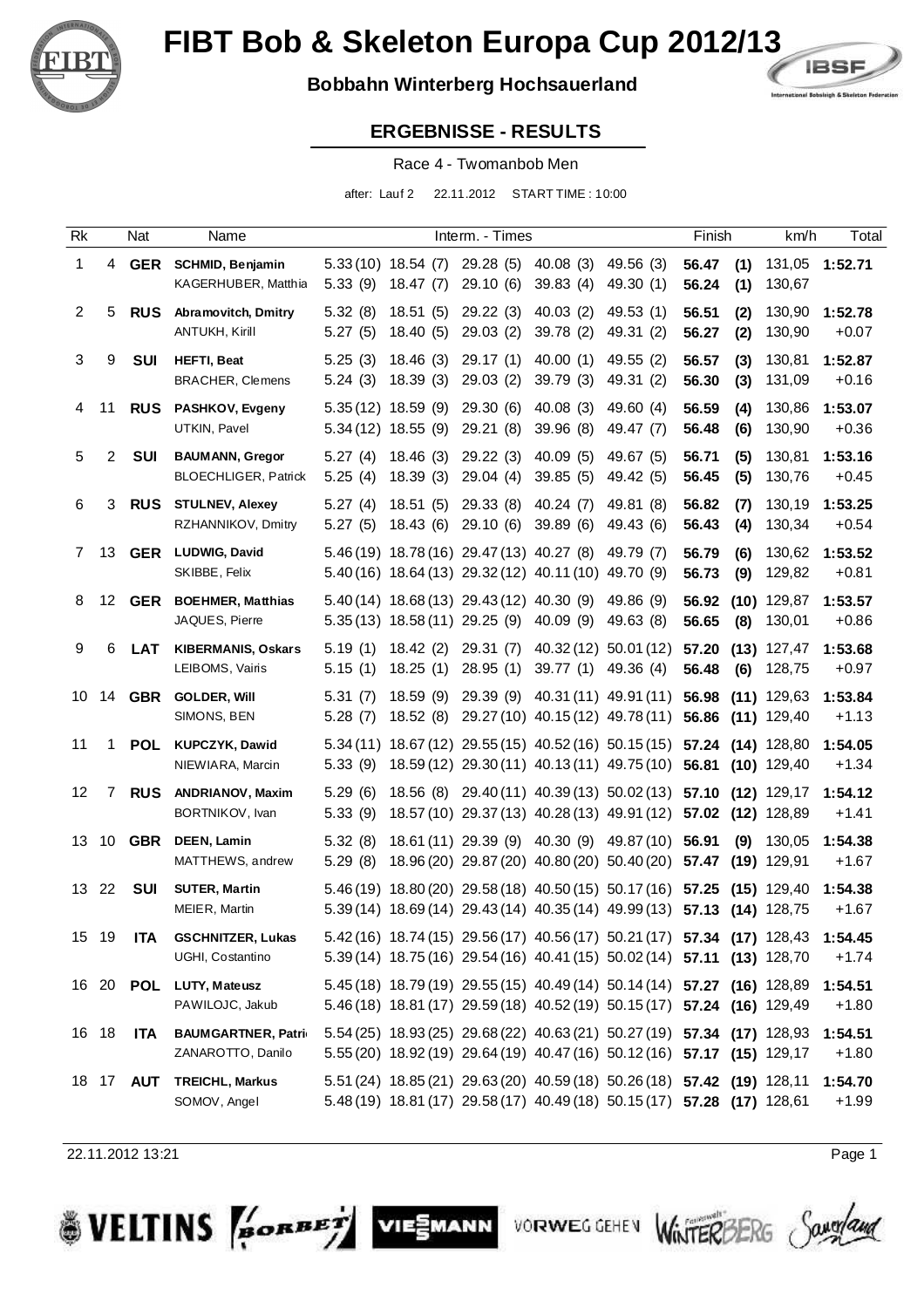

### **Bobbahn Winterberg Hochsauerland**



#### **ERGEBNISSE - RESULTS**

Race 4 - Twomanbob Men

after: Lauf 2 22.11.2012 START TIME : 10:00

| Rk    |       | Nat        | Name                                                    |                    | Interm. - Times                         |                                                                                                                                                    | Finish     |     | km/h   | Total              |
|-------|-------|------------|---------------------------------------------------------|--------------------|-----------------------------------------|----------------------------------------------------------------------------------------------------------------------------------------------------|------------|-----|--------|--------------------|
|       | 19 16 | <b>CZE</b> | <b>HLADIK, Vladimir</b><br>DVORAK, Dominik              |                    |                                         | 5.40 (14) 18.72 (14) 29.54 (14) 40.60 (20) 50.29 (20) 57.45 (20) 128,57<br>5.41 (17) 18.71 (15) 29.45 (15) 40.47 (16) 50.16 (19) 57.33 (18) 128,25 |            |     |        | 1:54.78<br>$+2.07$ |
| 20    | 8     | <b>LAT</b> | <b>ZALIMS, Ugis</b><br>STRENGA, Janis                   | 5.19(1)<br>5.20(2) | 18.40 (1) 29.19 (2) 40.11 (6) 49.77 (6) | 18.37 (2) 29.08 (5) 39.93 (7) 50.03 (15) 1:00.45 (20) 108,49                                                                                       | 56.90      | (8) | 128,61 | 1:57.35<br>$+4.64$ |
|       |       | 21 32 FRA  | <b>GODEFROY, ThibaultA</b><br>FLAVEN, ALEXIS            |                    |                                         | 5.50 (22) 18.86 (22) 29.65 (21) 40.64 (22) 50.39 (22) 57.60 (21) 126,98                                                                            |            |     |        | 57.60              |
| 22 21 |       | <b>ROU</b> | <b>GRIGORE, DORIN ALE</b><br>Peptea, Emil               |                    |                                         | 5.48 (21) 18.86 (22) 29.71 (24) 40.81 (23) 50.54 (23) 57.71 (22) 128,11                                                                            |            |     |        | 57.71              |
| 23    | -26   |            | <b>UKR</b> SHUMAKOV, Olexande<br><b>TKACHUK, Andrii</b> |                    |                                         | 5.44 (17) 18.78 (16) 29.60 (19) 40.59 (18) 50.36 (21) 57.74 (23) 125,78                                                                            |            |     |        | 57.74              |
| 24 25 |       | ITA.       | <b>FONTANA, Simone</b><br>FRULLANI, William             |                    |                                         | 5.39 (13) 18.78 (16) 29.70 (23) 40.81 (23) 50.59 (24) 57.85 (24) 126,44                                                                            |            |     |        | 57.85              |
| 25 33 |       | <b>SUI</b> | <b>SCHUMACHER, Luca</b><br>DOERIG, Marco                |                    |                                         | 5.50 (22) 18.90 (24) 29.78 (25) 40.91 (25) 50.71 (25) 57.91 (25) 128,02                                                                            |            |     |        | 57.91              |
| 26 29 |       | <b>SRB</b> | <b>RADJENOVIC, Vuk</b><br>NOV AKOVIC, Miroslav          |                    |                                         | 6.00 (28) 19.58 (28) 30.48 (28) 41.49 (28) 51.18 (28) 58.30 (26) 128,52                                                                            |            |     |        | 58.30              |
| 27 28 |       | <b>KOR</b> | SONG, Jinho<br>LIM, Junkyu                              |                    |                                         | 5.75 (27) 19.29 (27) 30.15 (27) 41.21 (27) 50.99 (27) 58.41 (27) 124,13                                                                            |            |     |        | 58.41              |
| 28    | 24    | <b>CZE</b> | <b>MATOUSEK, Radek</b><br>CARDA, Jan                    |                    |                                         | 5.54 (25) 19.06 (26) 30.03 (26) 41.10 (26) 50.87 (26) 59.95 (28) 123,20                                                                            |            |     |        | 59.95              |
|       | 30    | <b>ITA</b> | <b>VIKHNIN, Roman</b><br>PALLONI, Michele               |                    |                                         |                                                                                                                                                    | <b>DSQ</b> |     |        | <b>DSQ</b>         |
|       | 31    |            | SRB LJUBISAVLJEVIC, Nen<br>LJUBISAVLJEVIC, Nebr         |                    |                                         |                                                                                                                                                    | <b>DSQ</b> |     |        | <b>DSQ</b>         |
|       | 27    | <b>KOR</b> | LIM, Junkyu<br>LEE, Wontae                              |                    |                                         |                                                                                                                                                    | <b>DNS</b> |     |        |                    |
|       | 15    | <b>NED</b> | Wesselink, Jurriaan<br>Brink, Igor                      |                    |                                         |                                                                                                                                                    | <b>DNS</b> |     |        |                    |
|       | 23    | <b>NOR</b> | <b>HEIBL, Thomas</b><br>HEIBL, Korbinian                |                    |                                         |                                                                                                                                                    | <b>DNS</b> |     |        |                    |

VIESMANN

VORWEG GEHEN

22.11.2012 13:21 Page 2

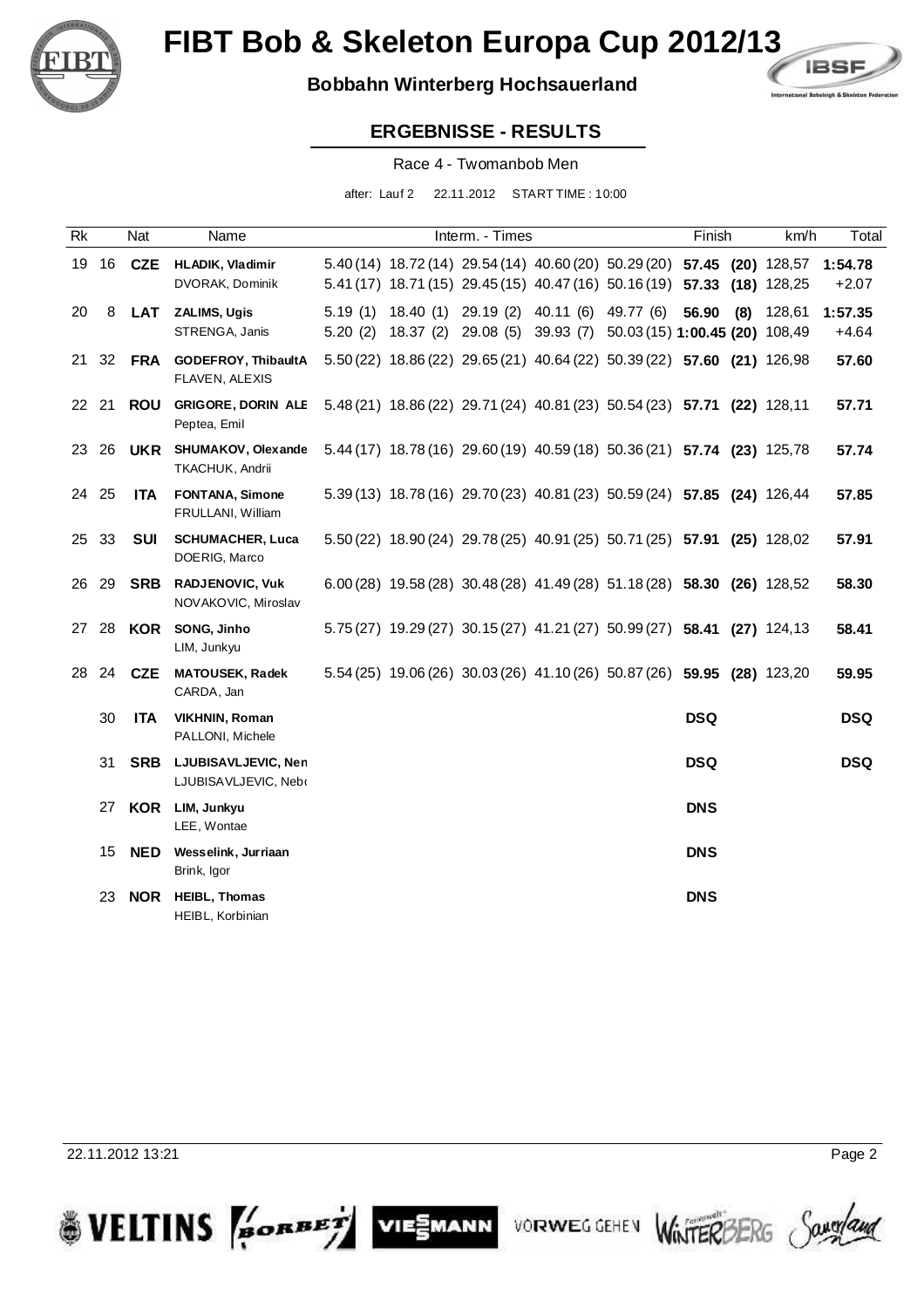

## **Bobbahn Winterberg Hochsauerland**



#### **ERGEBNISSE - RESULTS**

Race 4 - Twomanbob Women

after: Lauf 2 21.11.2012 START TIME : 0:00

| Rk             |    | Nat        | Name                                               |                    |                                                                                                                | Interm. - Times                 |                                                                  |                      | Finish                                                                                                                                                 | km/h                           | Total               |
|----------------|----|------------|----------------------------------------------------|--------------------|----------------------------------------------------------------------------------------------------------------|---------------------------------|------------------------------------------------------------------|----------------------|--------------------------------------------------------------------------------------------------------------------------------------------------------|--------------------------------|---------------------|
| 1              | 3  | GER        | <b>SZCZUREK, Stefanie</b><br>NOLTE, Erline         | 5.75(4)<br>5.76(4) | 19.31(1)<br>19.25(2)                                                                                           | 30.24 (2) 41.28 (2)<br>30.09(1) | 41.02(1)                                                         | 50.99(1)<br>50.64(1) | 58.16<br>(1)<br>57.72<br>(1)                                                                                                                           | 127,47<br>128,70               | 1:55.88             |
| $\overline{2}$ | 7  |            | GER WAGNER, Miriam<br>FRITZ, Franziska             | 5.74(3)<br>5.75(3) | 19.31(1)<br>19.32(4)                                                                                           | 30.23(1)<br>30.21(3)            | 41.26(1)<br>41.21(2)                                             | 50.99(1)<br>50.83(2) | 58.19<br>(2)<br>57.89<br>(2)                                                                                                                           | 127,11<br>129,21               | 1:56.08<br>$+0.20$  |
| 3              | 2  |            | <b>GER ZENKER, Carolin</b><br>JAMANKA, Mariama     | 5.78(5)<br>5.77(5) | 19.36(5)<br>19.31(3)                                                                                           | 30.40(4)<br>30.26(4)            | 41.53(4)<br>41.27(4)                                             | 51.35(4)<br>50.99(3) | 58.67<br>(3)<br>58.23<br>(3)                                                                                                                           | 125,74<br>127,02               | 1:56.90<br>$+1.02$  |
| 4              | 4  | <b>SUI</b> | <b>SPAHNI, Caroline</b><br>WALSER, Ariane          | 5.72(1)<br>5.70(1) | 19.31(1)<br>19.22(1)                                                                                           | 30.30(3)<br>30.16(2)            | 41.43(3)<br>41.21(2)                                             | 51.30(3)<br>51.00(4) | 58.74<br>(4)<br>58.40<br>(5)                                                                                                                           | 124,35<br>124,52               | 1:57.14<br>$+1.26$  |
| 5              | 10 | GBR        | <b>OLAOYE, Victoria</b><br>McSWEENEY, Nikki        | 5.73(2)<br>5.74(2) | 19.35(4)<br>19.35(5)                                                                                           | 30.44(5)<br>30.31(5)            | 41.60(5)<br>41.31(5)                                             | 51.47(5)<br>51.02(5) | 58.91<br>(7)<br>58.29<br>(4)                                                                                                                           | 124,13<br>126,53               | 1:57.20<br>$+1.32$  |
| 6              | 9  | <b>BEL</b> | <b>WILLEMSEN, Elfje</b><br>MARIEN, Hanna Emilie    | 5.80(6)<br>5.82(7) | 19.41(6)<br>19.52(8)                                                                                           | 30.45(6)<br>30.56(9)            | 41.66(7)<br>41.66 (8)                                            | 51.54(7)<br>51.41(7) | 58.87<br>(5)<br>58.62<br>(6)                                                                                                                           | 125,65<br>127,25               | 1:57.49<br>+1.61    |
| 7              | 8  | GER        | RITZ, Judith<br>RÜCKER, Anja                       | 5.83(9)<br>5.85(8) | 19.51(9)<br>19.52 (8)                                                                                          | 30.57(9)<br>30.51(8)            | 41.78 (8)<br>41.61(7)                                            | 51.67(8)<br>51.39(6) | 59.13<br>(9)<br>58.67<br>(7)                                                                                                                           | 123,92<br>126,62               | 1:57.80<br>$+1.92$  |
| 8              | 13 | <b>NED</b> | van HUIGENBOSCH, M<br>DEKKER, Sanne                | 5.81(8)<br>5.85(8) | 19.44(7)<br>19.45(7)                                                                                           | 30.45(6)<br>30.44(6)            | 41.62(6)<br>41.57(6)                                             | 51.47(5)<br>51.49(8) | 58.88<br>(6)<br>59.01<br>(9)                                                                                                                           | 124,56<br>123,54               | 1:57.89<br>$+2.01$  |
| 9              | 1  | <b>ROU</b> | <b>CONSTANTINN, MARIA</b><br><b>GRECU, ANDREEA</b> |                    | 5.88 (12) 19.60 (11) 30.66 (11) 41.80 (9) 51.68 (9)<br>5.92 (12) 19.67 (12) 30.74 (12) 41.85 (11) 51.70 (11)   |                                 |                                                                  |                      | 59.09<br>(8)<br>59.08                                                                                                                                  | 124,09<br>$(10)$ 124,82        | 1:58.17<br>$+2.29$  |
| 10             | 14 | <b>BEL</b> | <b>WILLEMARCK, Eva</b><br>VANNIEUWENHUYSE,         | 5.80(6)<br>5.79(6) | 19.46 (8)<br>19.40 (6)                                                                                         |                                 | 30.55 (8) 41.80 (9) 51.70 (10)<br>30.49 (7) 41.70 (9) 51.60 (10) |                      | 59.15<br>59.09                                                                                                                                         | $(10)$ 124,39<br>$(11)$ 123,75 | 1:58.24<br>$+2.36$  |
| 11             | 11 | <b>ROU</b> | <b>DIACONU, OANA EUGI</b><br>SPATARU, CRISTINE B   |                    | 5.86 (11) 19.55 (10) 30.58 (10) 41.87 (11) 51.77 (11)<br>5.90 (11) 19.59 (11) 30.65 (11) 41.94 (12) 51.86 (12) |                                 |                                                                  |                      | 59.20<br>59.23 (12) 125,21                                                                                                                             | $(11)$ 124,26                  | 1:58.43<br>$+2.55$  |
| 12             | 6  | <b>ITA</b> | <b>CAPPONCELLI, Serena</b><br>PIZZI, Lisa          |                    | 5.85 (10) 19.60 (11) 30.72 (12) 42.05 (12) 52.05 (12)<br>5.87 (10) 19.55 (10) 30.57 (10) 41.70 (9) 51.50 (9)   |                                 |                                                                  |                      | 59.65<br>58.83                                                                                                                                         | $(12)$ 121,78<br>$(8)$ 126,09  | 1:58.48<br>$+2.60$  |
| 13             | 16 | KOR        | <b>HWANG, Minjeong</b><br>KWAK, Songei             |                    |                                                                                                                |                                 |                                                                  |                      | 7.01 (13) 21.25 (13) 32.75 (13) 44.46 (13) 54.95 (13) 1:03.14 (13) 114,57<br>6.98 (13) 21.22 (13) 32.76 (13) 44.48 (13) 54.93 (13) 1:04.45 (13) 110,09 |                                | 2:07.59<br>$+11.71$ |
| 14             | 15 | AUT        | ARNOLD, Sophia<br>ILTCHEV, Alessandra              |                    |                                                                                                                |                                 |                                                                  |                      | 7.22 (14) 21.77 (14) 33.70 (14) 45.89 (14) 56.43 (14) 1:04.42 (14) 117,49<br>7.38 (14) 22.00 (14) 33.97 (14) 46.08 (14) 56.60 (14) 1:04.67 (14) 117,68 |                                | 2:09.09<br>$+13.21$ |
|                | 12 | <b>SUI</b> | <b>BURKARD, Edith</b><br>SANTNER, Elisabeth        |                    |                                                                                                                |                                 |                                                                  |                      | <b>DSQ</b>                                                                                                                                             |                                | <b>DSQ</b>          |
|                | 5  | <b>NED</b> | <b>BOS, Kimberley</b><br>van STRAALEN, Mirjam      |                    |                                                                                                                |                                 |                                                                  |                      | <b>DSQ</b>                                                                                                                                             |                                | <b>DSQ</b>          |

VIESMANN

**VORWEG GEHEN** 

21.11.2012 13:07 Page 1

**SVELTINS** PORBET



**WINTERBERG**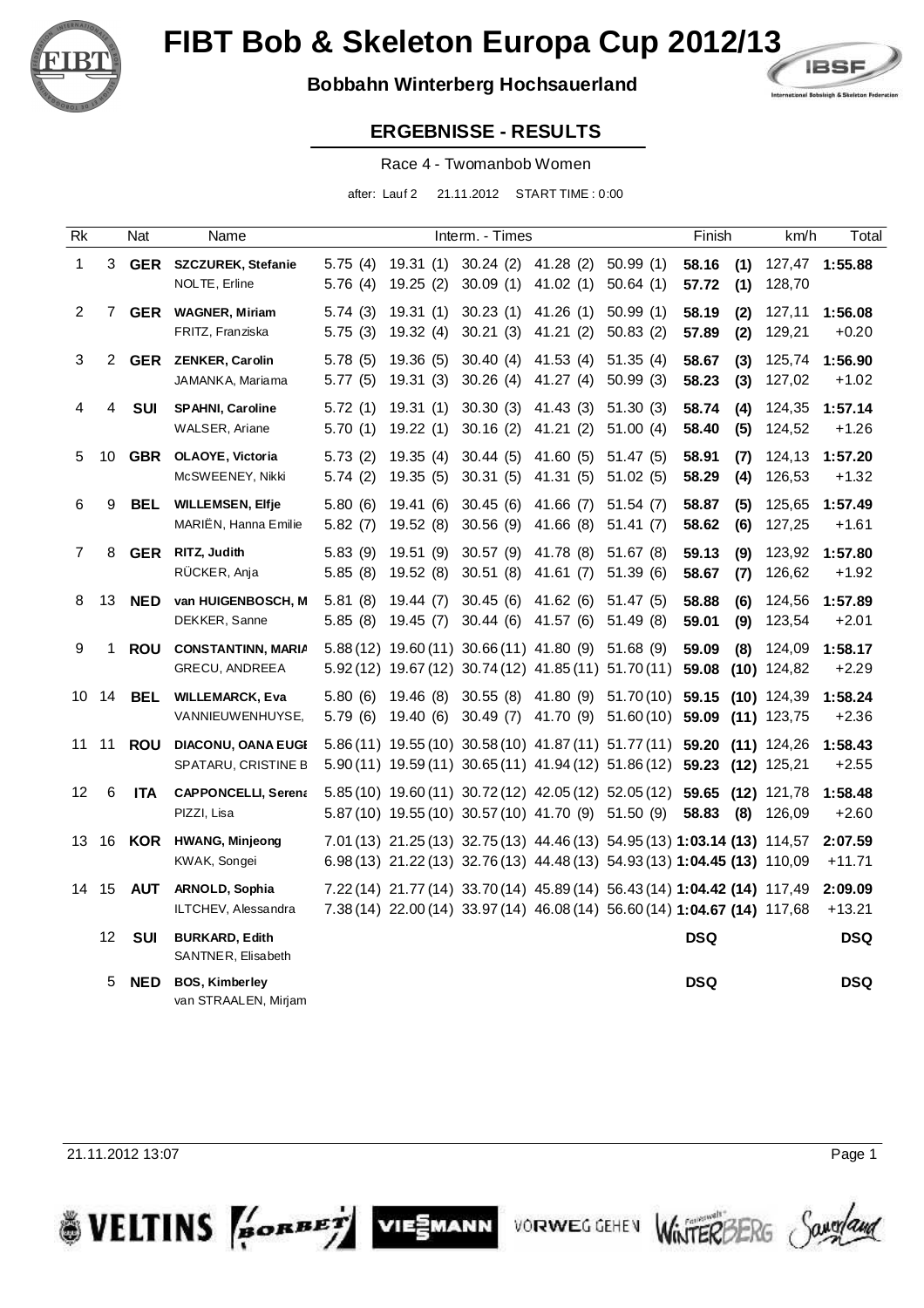

## **Bobbahn Winterberg Hochsauerland**



#### **ERGEBNISSE - RESULTS**

Race 5 - Twomanbob Women

after: Lauf 2 22.11.2012 START TIME : 10:00

| Rk             |    | Nat           | Name                                                |                     |                                                                   | Interm. - Times      |                                                                                                  |                                                                                                 | Finish                                                                                                                                                 | km/h                    | Total              |
|----------------|----|---------------|-----------------------------------------------------|---------------------|-------------------------------------------------------------------|----------------------|--------------------------------------------------------------------------------------------------|-------------------------------------------------------------------------------------------------|--------------------------------------------------------------------------------------------------------------------------------------------------------|-------------------------|--------------------|
| $\mathbf{1}$   | 9  | <b>GER</b>    | <b>SZCZUREK, Stefanie</b><br>NOLTE, Erline          | 5.75(2)<br>5.74(1)  | 19.31(2)<br>19.19(1)                                              | 30.05(1)             | $30.25(1)$ 41.31 (1)<br>40.99(1)                                                                 | 51.00(1)<br>50.65(1)                                                                            | 58.12<br>(1)<br>(2)<br>57.76                                                                                                                           | 128,29<br>128,38        | 1:55.88            |
| $\overline{2}$ | 6  |               | <b>GER</b> WAGNER, Miriam<br>FRITZ, Franziska       | 5.79(6)<br>5.75(2)  | 19.47(6)<br>19.24(2)                                              | 30.43(4)<br>30.09(2) | 41.45(4)<br>41.03(2)                                                                             | 51.08(2)<br>50.68(2)                                                                            | 58.22<br>(2)<br>57.75<br>(1)                                                                                                                           | 128,98<br>128,84        | 1:55.97<br>$+0.09$ |
| $\sqrt{3}$     |    |               | 7 GER ZENKER, Carolin<br>NOLL, Sarah                | 5.75(2)<br>5.76(3)  | 19.36(3)<br>19.41(4)                                              | 30.34(3)<br>30.39(3) | 41.40 (2)<br>41.44(3)                                                                            | 51.10(3)<br>51.14(3)                                                                            | 58.27<br>(3)<br>58.32<br>(3)                                                                                                                           | 128,20<br>128,15        | 1:56.59<br>$+0.71$ |
| 4              |    | 3 GER         | RITZ, Judith<br>MECHSNER, Diane                     |                     | 5.88 (10) 19.52 (7)<br>5.85 (6) 19.48 (5)                         | 30.49(7)<br>30.47(5) | 41.59 (7)<br>41.57(4)                                                                            | 51.34(6)<br>51.34(4)                                                                            | 58.60<br>(5)<br>58.58<br>(4)                                                                                                                           | 126,98<br>127,38        | 1:57.18<br>$+1.30$ |
| 5              | 2  | BEL           | <b>WILLEMSEN, Elfje</b><br>VANNIEUWENHUYSE,         |                     | 5.91 (13) 19.61 (11) 30.60 (10) 41.71 (8)<br>$5.89(11)$ 19.48 (5) | 30.48 (6) 41.62 (6)  |                                                                                                  | 51.46(8)<br>51.49(5)                                                                            | 58.64<br>(6)<br>58.84<br>(5)                                                                                                                           | 128,06<br>125,61        | 1:57.48<br>$+1.60$ |
| 6              |    | 4 ROU         | <b>CONSTANTINN, MARIA</b><br>GRECU, ANDREEA         |                     | $5.90(11)$ 19.54 (8)                                              | 30.47 (6) 41.52 (5)  | 5.92 (12) 19.58 (12) 30.63 (10) 41.79 (9) 51.73 (8)                                              | 51.29(4)                                                                                        | 58.55<br>(4)<br>59.17<br>(7)                                                                                                                           | 126,53<br>124,39        | 1:57.72<br>$+1.84$ |
| 7              | 8  | <b>GBR</b>    | <b>OLAOYE, Victoria</b><br>ADAMS, Sarah             | 5.78(5)             |                                                                   |                      | 19.63 (12) 30.80 (13) 42.05 (13) 51.95 (12)<br>5.87 (10) 19.53 (9) 30.61 (9) 41.78 (8) 51.65 (7) |                                                                                                 | 59.54<br>(6)<br>58.99                                                                                                                                  | $(11)$ 122,74<br>125,69 | 1:58.53<br>$+2.65$ |
| 8              | 12 | <b>SUI</b>    | <b>BURKARD, Edith</b><br>GERBER, Eveline            | 5.84(8)<br>5.84(5)  | 19.50 (8)                                                         |                      | 19.58 (10) 30.70 (11) 41.98 (11) 51.95 (12)<br>30.59 (8) 41.87 (10) 51.82 (9)                    |                                                                                                 | 59.40<br>59.27<br>(8)                                                                                                                                  | $(10)$ 124,22<br>124,69 | 1:58.67<br>$+2.79$ |
| 9              | 14 | <b>BEL</b>    | <b>WILLEMARCK, Eva</b><br><b>VERCAMMEN, Eveline</b> | 5.75(2)<br>5.86(7)  | 19.44 (4)                                                         |                      | 30.58 (8) 41.93 (10) 51.89 (11)<br>19.57 (11) 30.72 (12) 42.01 (11) 51.97 (12)                   |                                                                                                 | 59.31<br>(9)<br>(9)<br>59.48                                                                                                                           | 125,00<br>124,26        | 1:58.79<br>$+2.91$ |
| 10 11          |    | ROU           | <b>DIACONU, OANA EUGI</b><br>SPATARU, CRISTINE B    | 5.87(9)<br>5.86(7)  |                                                                   |                      |                                                                                                  | 19.65 (13) 30.76 (12) 42.03 (12) 51.86 (10)<br>19.53 (9) 30.63 (10) 42.04 (13) 52.15 (13) 59.82 | 59.23<br>(8)                                                                                                                                           | 125,74<br>$(11)$ 122,69 | 1:59.05<br>$+3.17$ |
| 11             |    | 13 <b>NED</b> | van HUIGENBOSCH, M<br>van STRAALEN, Mirjam          |                     |                                                                   |                      |                                                                                                  | $6.07(14)$ 19.94 (14) 31.11 (14) 42.46 (14) 52.40 (14)                                          | 59.93<br>6.06 (13) 19.77 (13) 30.82 (13) 42.02 (12) 51.95 (11) 59.55 (10) 123,37                                                                       | $(12)$ 123,49           | 1:59.48<br>$+3.60$ |
| 12 10          |    | <b>ITA</b>    | <b>CAPPONCELLI, Serena</b><br>SCHIAVON, Martina     | 5.80(7)<br>5.86(7)  | 19.45(5)<br>19.48(5)                                              | 30.44(5)<br>30.50(7) | 41.69 (7)                                                                                        |                                                                                                 | 41.53 (6) 51.29 (4) 1:00.07 (13) 124,00<br>51.51 (6) 1:00.47 (12) 121,49                                                                               |                         | 2:00.54<br>$+4.66$ |
| 13             | 1  | <b>SUI</b>    | <b>SPAHNI, Caroline</b><br>WALSER, Ariane           | 5.72(1)<br>5.76 (3) | 19.29(1)<br>19.38 (3)                                             | 30.27(2)             | 41.44 (3) 51.38 (7)                                                                              |                                                                                                 | 58.76<br>(7)<br>30.41 (4) 41.58 (5) 51.92 (10) 1:03.93 (14) 102,06                                                                                     | 125,17                  | 2:02.69<br>$+6.81$ |
| 14             | 16 | KOR           | <b>KWAK, Songei</b><br>HWANG, Minjeong              |                     |                                                                   |                      |                                                                                                  |                                                                                                 | 6.84 (15) 21.08 (15) 32.54 (15) 44.22 (15) 54.40 (15) 1:03.53 (15) 119,36<br>6.85 (14) 20.98 (14) 32.44 (14) 44.16 (14) 54.34 (14) 1:02.03 (13) 122,19 |                         | 2:05.56<br>$+9.68$ |
|                | 5  | <b>NED</b>    | <b>BOS, Kimberley</b><br>DEKKER, Sanne              |                     |                                                                   |                      |                                                                                                  |                                                                                                 | 5.90 (11) 19.57 (9) 30.59 (9) 41.79 (9) 51.65 (9) 1:00.83 (14) 121,66<br><b>DNS</b>                                                                    |                         | 1:00.83            |
|                | 15 | <b>AUT</b>    | <b>ARNOLD, Sophia</b><br>ILTCHEV, Alessandra        |                     |                                                                   |                      |                                                                                                  |                                                                                                 | <b>DNS</b>                                                                                                                                             |                         |                    |

VIESMANN

**VORWEG GEHEN** 

22.11.2012 13:56 Page 1

**SVELTINS** 



WINTERBERG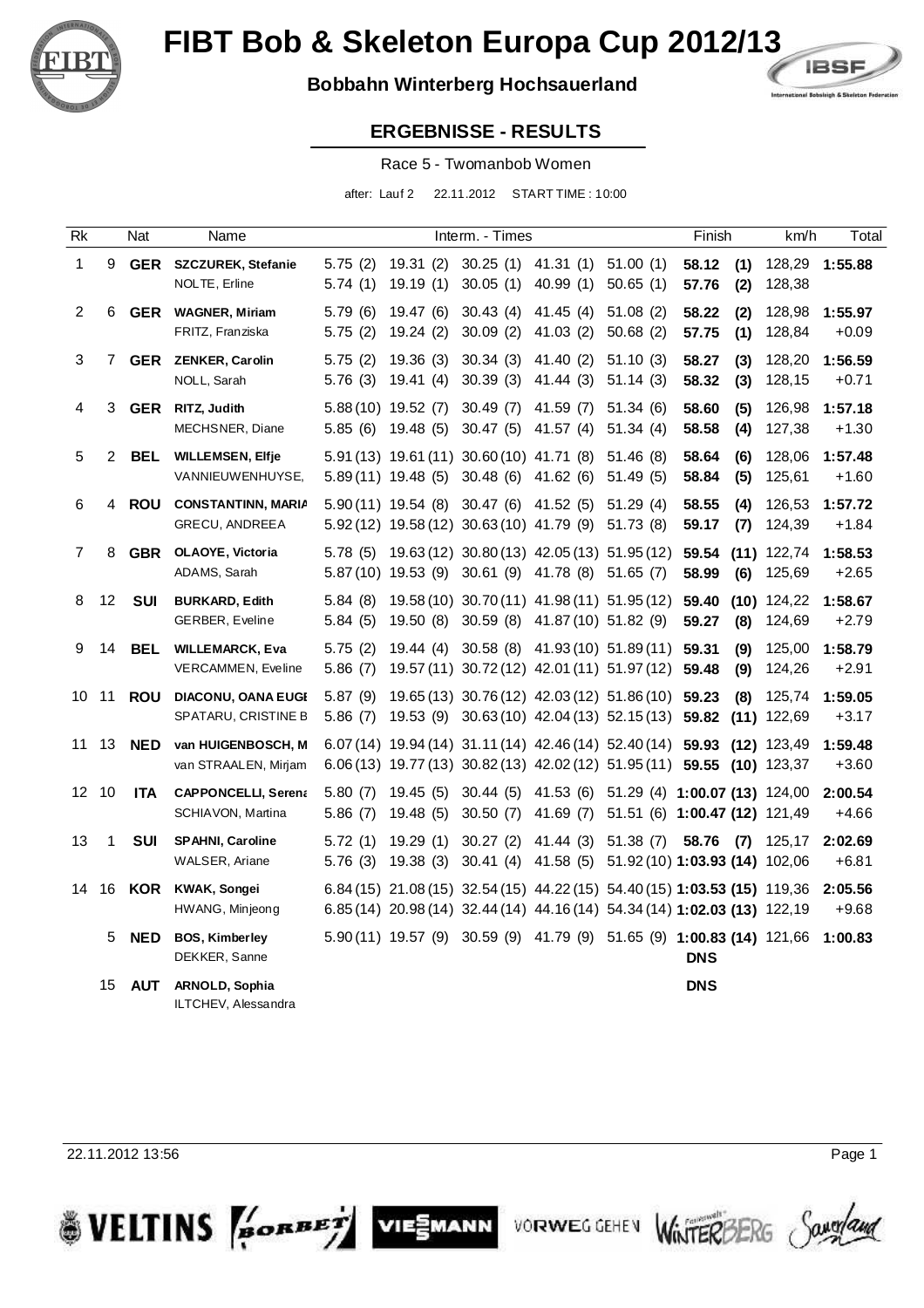

## **Bobbahn Winterberg Hochsauerland**



#### **ERGEBNISSE - RESULTS**

Race 3 - Fourmen Bobsleigh

after: Lauf 1 24.11.2012 START TIME : 11:30

| Rk             |    | Nat              | Name                                                                                            |         | Interm. - Times                                      |                                                                         | Finish   |     | km/h   | Total            |
|----------------|----|------------------|-------------------------------------------------------------------------------------------------|---------|------------------------------------------------------|-------------------------------------------------------------------------|----------|-----|--------|------------------|
| 1              | 6  | <b>GER</b>       | FLORSCHUETZ, Thom<br>LISTNER, Ronny<br><b>BREDAU, Andreas</b><br>Paasche, Tino                  |         |                                                      | 5.15 (2) 18.16 (1) 28.68 (1) 39.28 (1) 48.64 (1)                        | 55.43(1) |     | 132,89 | 55.43            |
| $\overline{c}$ | 9  |                  | GER SCHMID, Benjamin<br>STOUTJESDIJK, Romar<br>KAGERHUBER, Matthia<br>SCHMACHT, Christian       |         | 5.24 (8) 18.35 (9) 28.94 (7) 39.55 (5) 48.85 (2)     |                                                                         | 55.59    | (2) | 133,92 | 55.59<br>$+0.16$ |
| 3              | 19 | <b>RUS</b>       | <b>PASHKOV, Evgeny</b><br>UTKIN, Pavel<br>KRUCHKOV, Igor<br>Zaytsev, Vladimir                   |         | 5.23 (7) 18.34 (8) 28.91 (6) 39.54 (3) 48.91 (3)     |                                                                         | 55.75    | (3) | 132,64 | 55.75<br>$+0.32$ |
| 4              | 5  |                  | <b>GER</b> LUDWIG, David<br>DENNER, Cliff<br>SKIBBE, Felix<br>HEBER, Ben                        |         | 5.22 (6) 18.30 (4) 28.88 (3) 39.53 (2) 48.93 (4)     |                                                                         | 55.80    | (4) | 132,20 | 55.80<br>$+0.37$ |
| 5              | 17 | <b>GER</b>       | <b>BOEHMER, Matthias</b><br>TIMME, Maximilian<br>CHRIST, Axel<br>JAQUES, Pierre                 | 5.24(8) | 18.32 (6) 28.90 (4) 39.57 (6) 48.97 (5)              |                                                                         | 55.82    | (5) | 132,74 | 55.82<br>$+0.39$ |
| 5              | 10 | SUI              | <b>HEFTI, Beat</b><br>BAUMANN, Alex<br><b>BRACHER, Clemens</b><br>MEIER, Martin                 |         | 5.21 (4) 18.31 (5) 28.90 (4) 39.57 (6) 48.97 (5)     |                                                                         | 55.82    | (5) | 133,28 | 55.82<br>$+0.39$ |
| 7              | 8  | <b>RUS</b>       | Abramovitch, Dmitry<br>Moisseev, Petr<br>KIREEV, Aleksey<br>PUSHKAREV, Aleksei                  |         | 5.14 (1) 18.24 (2) 28.85 (2) 39.54 (3) 48.97 (5)     |                                                                         | 55.86    | (7) | 131,81 | 55.86<br>$+0.43$ |
| 8              | 1  | SUI              | <b>BAUMANN, Gregor</b><br>CHIOZZA, Noah<br><b>BLOECHLIGER, Patrick</b><br><b>BADRAUN, Fabio</b> |         | 5.21 (4) 18.32 (6) 28.95 (8) 39.70 (8) 49.18 (8)     |                                                                         | 56.12    | (8) | 132,01 | 56.12<br>$+0.69$ |
| 9              | 7  | <b>RUS</b>       | <b>STULNEV, Alexey</b><br>BORTNIKOV, Ivan<br>CHUBAKOV, Yuriy<br>ANTUKH, Kirill                  |         | 5.29 (10) 18.45 (10) 29.15 (10) 39.87 (10) 49.31 (9) |                                                                         | 56.18    | (9) | 132,01 | 56.18<br>$+0.75$ |
| 10             | 3  | SRB              | RADJENOVIC, Vuk<br>STEGEL, Uros<br>MILINKOVIC, Nikola<br>ZLATNAR, Damjan                        |         |                                                      | 5.41 (14) 18.58 (13) 29.21 (12) 39.91 (12) 49.33 (11) 56.20 (10) 131,81 |          |     |        | 56.20<br>$+0.77$ |
|                |    | 11 13 <b>SUI</b> | <b>SUTER, Martin</b><br>BRIKER, Simon<br>BLAETTLER, Rene<br>DOERIG, Marco                       |         |                                                      | 5.48 (17) 18.74 (15) 29.40 (16) 40.04 (14) 49.39 (13) 56.23 (11) 132,84 |          |     |        | 56.23<br>$+0.80$ |

VIESMANN

24.11.2012 12:11 Page 1

**SVELTINS** 

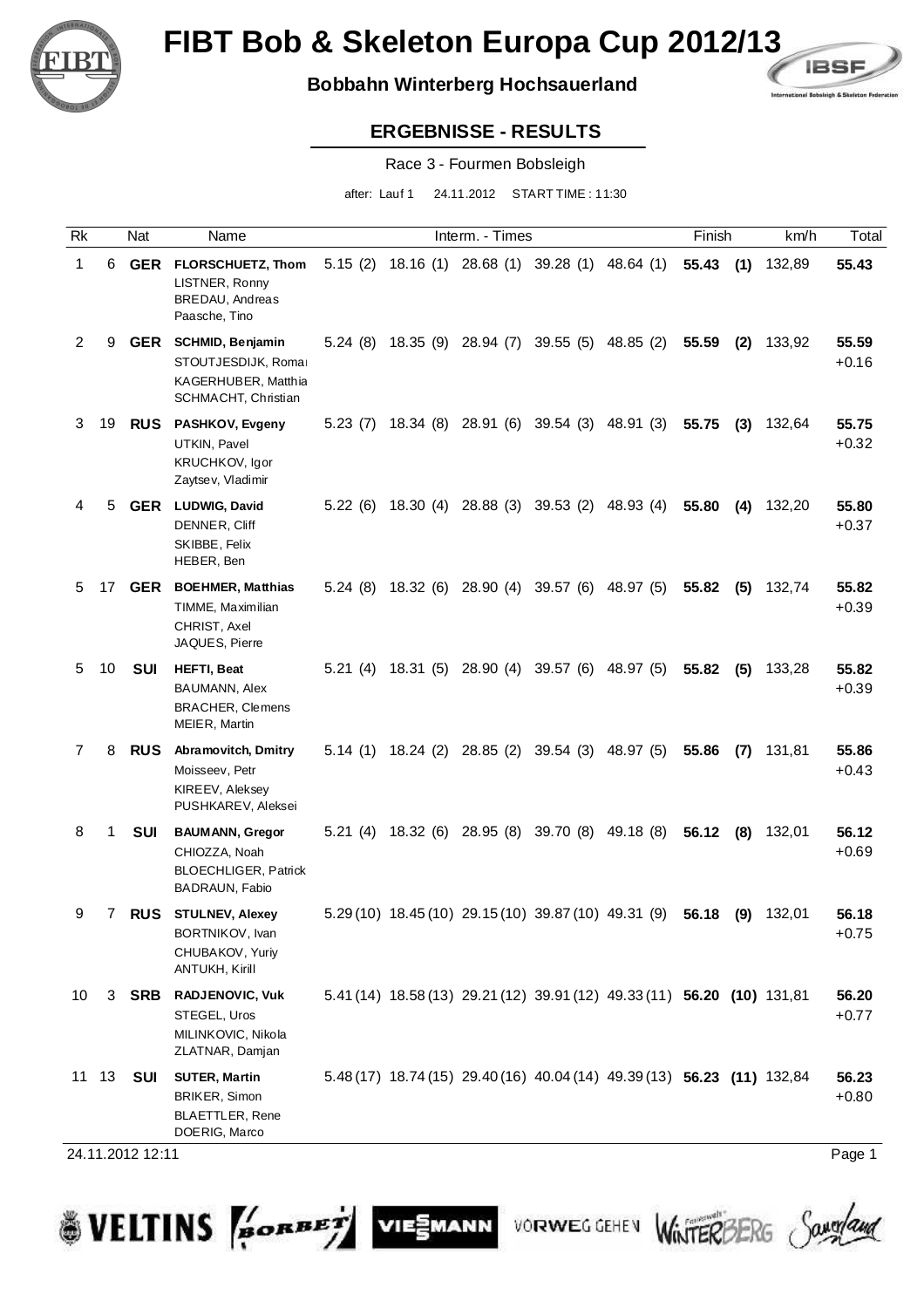

## **Bobbahn Winterberg Hochsauerland**



### **ERGEBNISSE - RESULTS**

Race 3 - Fourmen Bobsleigh

after: Lauf 1 24.11.2012 START TIME : 11:30

| Rk    |       | Nat              | Name                                                                                        |  | Interm. - Times |                                                                         | Finish | km/h | Total            |
|-------|-------|------------------|---------------------------------------------------------------------------------------------|--|-----------------|-------------------------------------------------------------------------|--------|------|------------------|
| 11    |       | 4 GBR            | DEEN, Lamin<br>COLEMAN, David<br>SIMONS, BEN<br>McLAUGHLIN, Keith                           |  |                 | 5.32 (11) 18.53 (11) 29.17 (11) 39.89 (11) 49.32 (10) 56.23 (11) 131,43 |        |      | 56.23<br>$+0.80$ |
|       |       | 13 12 <b>ROU</b> | <b>GRIGORE, DORIN ALE</b><br>Peptea, Emil<br>BARCACILA, BOGDAN<br>STANCU, DANUT             |  |                 | 5.36 (12) 18.56 (12) 29.22 (13) 39.95 (13) 49.40 (14) 56.33 (13) 131,96 |        |      | 56.33<br>$+0.90$ |
| 14    | 2     | <b>LAT</b>       | <b>KIBERMANIS, Oskars</b><br><b>KALNINS, Kristaps</b><br>ZIRUPS, Raivis<br>LEIBOMS, Vairis  |  |                 | 5.18 (3) 18.28 (3) 28.98 (9) 39.81 (9) 49.37 (12) 56.36 (14) 130,29     |        |      | 56.36<br>$+0.93$ |
|       | 15 14 | SUI              | ROHR, Juerg<br>HOFSTETTER, Sascha<br>FARISÉ, Luca<br>Bartholet, Christoph                   |  |                 | 5.53 (19) 18.82 (19) 29.47 (17) 40.13 (17) 49.53 (16) 56.41 (15) 132,30 |        |      | 56.41<br>$+0.98$ |
| 16 11 |       | <b>ITA</b>       | <b>GSCHNITZER, Lukas</b><br>FONTANA, Simone<br>FRULLANI, William<br>UGHI, Costantino        |  |                 | 5.39 (13) 18.62 (14) 29.30 (14) 40.04 (14) 49.51 (15) 56.43 (16) 131,72 |        |      | 56.43<br>$+1.00$ |
| 17 18 |       | POL              | LUTY, Mateusz<br>ROSEK, Marcin<br>GREF, Rafal<br>PAWILOJC, Jakub                            |  |                 | 5.45 (15) 18.74 (15) 29.36 (15) 40.08 (16) 49.55 (17) 56.45 (17) 131,81 |        |      | 56.45<br>$+1.02$ |
| 18 15 |       | <b>ITA</b>       | <b>BAUMGARTNER, Patric</b><br>ZANAROTTO, Danilo<br>VIKHNIN, Roman<br>ZAZZERA, Luca          |  |                 | 5.47 (16) 18.81 (17) 29.55 (19) 40.35 (19) 49.83 (20) 56.78 (18) 131,57 |        |      | 56.78<br>+1.35   |
| 19    | 20    |                  | FRA GODEFROY, ThibaultA<br>BOTEFF-WALLACE, Mi<br>LAMBEAUX, FLORIAN<br><b>FLAVEN, ALEXIS</b> |  |                 | 5.53 (19) 18.88 (20) 29.61 (20) 40.35 (19) 49.82 (18) 56.82 (19) 130,34 |        |      | 56.82<br>$+1.39$ |
| 20    | 16    | CZE              | <b>HLADIK, Vladimir</b><br>MATOUSEK, Radek<br>CARDA, Jan<br>DVORAK, Dominik                 |  |                 | 5.49 (18) 18.81 (17) 29.53 (18) 40.30 (18) 49.82 (18) 56.84 (20) 130,05 |        |      | 56.84<br>$+1.41$ |

24.11.2012 12:11 Page 2

**SVELTINS** 



VIESMANN

VORWEG GEHEV WINTERBERG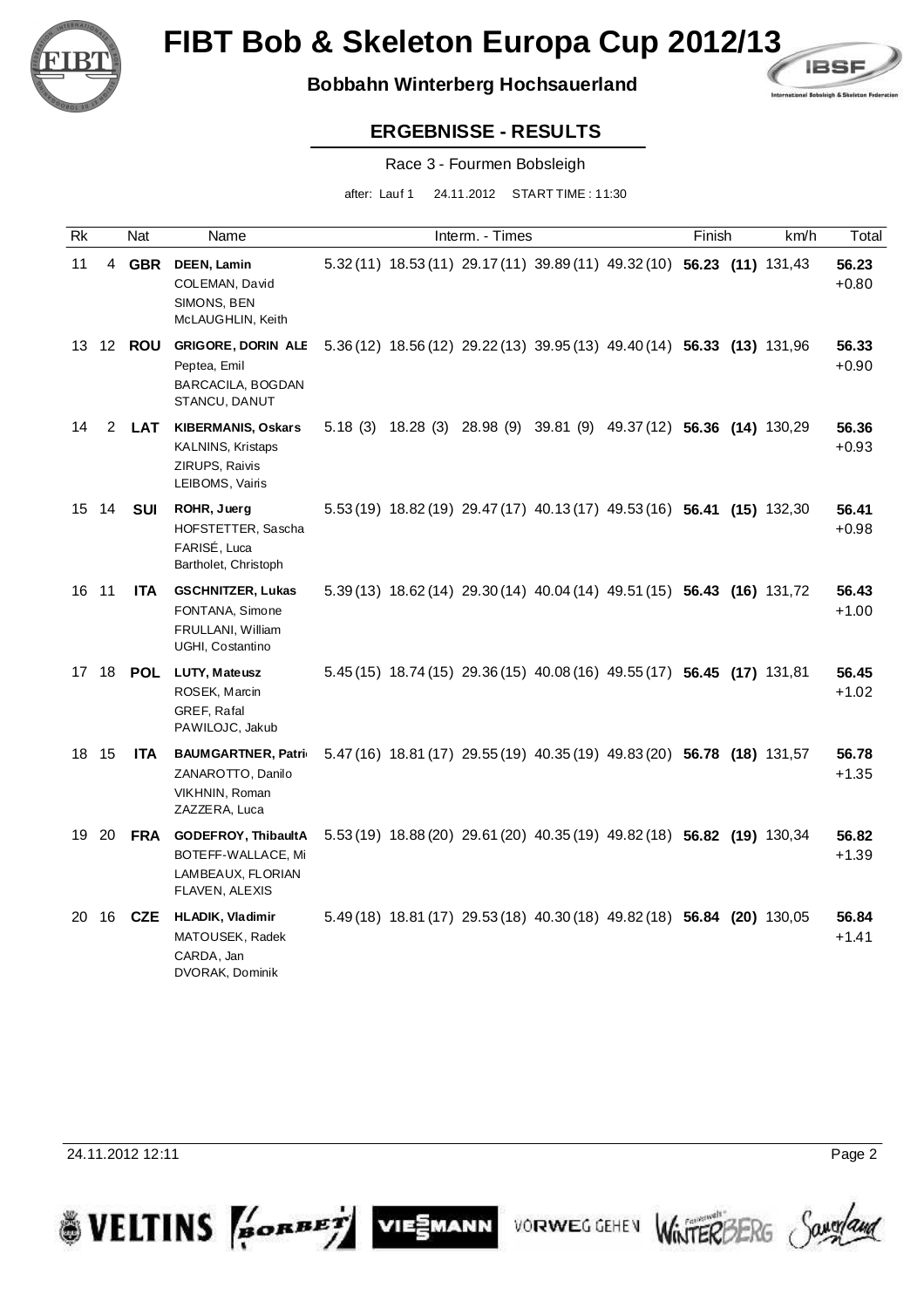

## **Bobbahn Winterberg Hochsauerland**



### **ERGEBNISSE - RESULTS**

Race 4 - Fourmen Bobsleigh

after: Lauf 1 24.11.2012 START TIME : 12:30

| Rk |    | Nat        | Name                                                                                             |          |          | Interm. - Times                                   |                                                                         | Finish   |     | km/h   | Total            |
|----|----|------------|--------------------------------------------------------------------------------------------------|----------|----------|---------------------------------------------------|-------------------------------------------------------------------------|----------|-----|--------|------------------|
| 1  | 8  | GER        | FLORSCHUETZ, Thom<br>LISTNER, Ronny<br><b>BREDAU, Andreas</b><br>MARGIS, Thorsten                |          |          | 5.13 (1) 18.15 (1) 28.60 (2) 39.13 (3) 48.40 (2)  |                                                                         | 55.10(1) |     | 134,78 | 55.10            |
| 2  | 3  | <b>GER</b> | <b>LUDWIG, David</b><br>DENNER, Cliff<br>SKIBBE, Felix<br>HEBER, Ben                             | 5.20 (6) |          | 18.19 (4) 28.63 (3) 39.12 (2) 48.40 (2)           |                                                                         | 55.14    | (2) | 134,22 | 55.14<br>$+0.04$ |
| 3  | 9  | <b>RUS</b> | <b>Abramovitch, Dmitry</b><br>Moisseev, Petr<br>KIREEV, Aleksey<br>PUSHKAREV, Aleksei            | 5.16(2)  |          | 18.15 (1) 28.57 (1) 39.06 (1) 48.35 (1)           |                                                                         | 55.17    | (3) | 133,38 | 55.17<br>$+0.07$ |
| 3  | 4  | <b>SUI</b> | <b>BAUMANN, Gregor</b><br>CHIOZZA, Noah<br><b>BLOECHLIGER, Patrick</b><br><b>BADRAUN, Fabio</b>  | 5.23 (7) | 18.25(7) | 28.70 (7) 39.20 (5) 48.44 (4)                     |                                                                         | 55.17    | (3) | 135,44 | 55.17<br>$+0.07$ |
| 5  | 7  | <b>SUI</b> | <b>HEFTI, Beat</b><br>BAUMANN, Alex<br><b>BRACHER, Clemens</b><br>MEIER, Martin                  | 5.18 (3) |          | 18.19 (4) 28.66 (4) 39.17 (4) 48.46 (5)           |                                                                         | 55.25    | (5) | 134,12 | 55.25<br>$+0.15$ |
| 6  | 19 | <b>RUS</b> | <b>PASHKOV, Evgeny</b><br>UTKIN, Pavel<br>KRUCHKOV, Igor<br>Zaytsev, Vladimir                    |          |          | 5.19 (5) 18.22 (6) 28.69 (5) 39.24 (6) 48.54 (6)  |                                                                         | 55.32    | (6) | 133,77 | 55.32<br>$+0.22$ |
| 7  | 17 | <b>GER</b> | <b>BOEHMER, Matthias</b><br>TIMME, Maximilian<br>CHRIST, Axel<br>NOLTE, Pablo                    |          |          | 5.25 (10) 18.30 (8) 28.76 (8) 39.30 (8) 48.62 (7) |                                                                         | 55.39    | (7) | 133,92 | 55.39<br>$+0.29$ |
| 8  | 1  | <b>RUS</b> | <b>STULNEV, Alexey</b><br>BORTNIKOV, Ivan<br>CHUBAKOV, Yuriy<br>ANTUKH, Kirill                   | 5.24(8)  | 18.30(8) |                                                   | 28.84 (9) 39.42 (10) 48.72 (10) 55.45                                   |          | (8) | 134,62 | 55.45<br>$+0.35$ |
| 9  | 2  | <b>LAT</b> | <b>KIBERMANIS, Oskars</b><br><b>KALNINS, Kristaps</b><br>ZIRUPS, Raivis<br>LEIBOMS, Vairis       | 5.18(3)  |          | 18.18 (3) 28.69 (5) 39.28 (7) 48.66 (8)           |                                                                         | 55.53    | (9) | 132.64 | 55.53<br>$+0.43$ |
| 10 | 5  |            | <b>GER</b> SCHMID, Benjamin<br>STOUTJESDIJK, Romar<br>KAGERHUBER, Matthia<br>SCHMACHT, Christian |          |          |                                                   | 5.25 (10) 18.33 (10) 28.85 (10) 39.40 (9) 48.70 (9) 55.55 (10) 131,86   |          |     |        | 55.55<br>$+0.45$ |
| 11 | 6  | SRB        | <b>RADJENOVIC, Vuk</b><br>STEGEL, Uros<br>MILINKOVIC, Nikola<br>ZLATNAR, Damjan                  |          |          |                                                   | 5.39 (14) 18.52 (12) 29.05 (12) 39.61 (11) 48.95 (11) 55.78 (11) 132,64 |          |     |        | 55.78<br>$+0.68$ |

VIESMANN

**VORWEG GEHEN** 

24.11.2012 13:23 Page 1